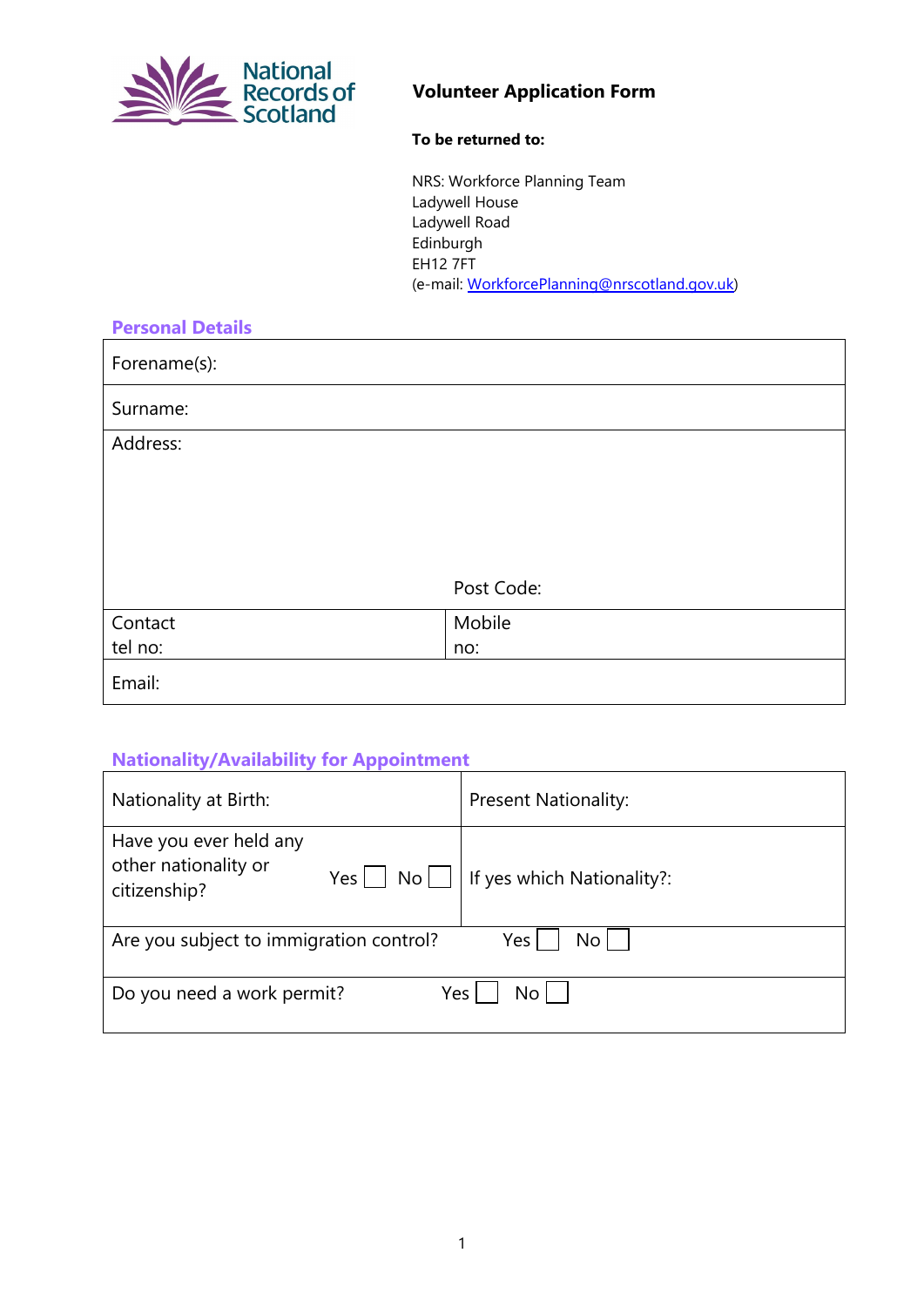#### **Interview**

If you are invited for interview would you like any special arrangements made? If so please give details.

| <b>Previous Employee?</b><br>Have you previously worked with NRS or The<br>Scottish Government? | $Yes \mid No \mid$ |
|-------------------------------------------------------------------------------------------------|--------------------|
|                                                                                                 |                    |

## **Experience / Skills**

Please use this space to provide information on particular skills and experience you feel is relevant in relation to this opportunity.

**Details of any experience as a Volunteer** 

**Details of any relevant courses or training attended**

**Approximately how much time would you like to give each week?** *(Please indicate particular days or times)*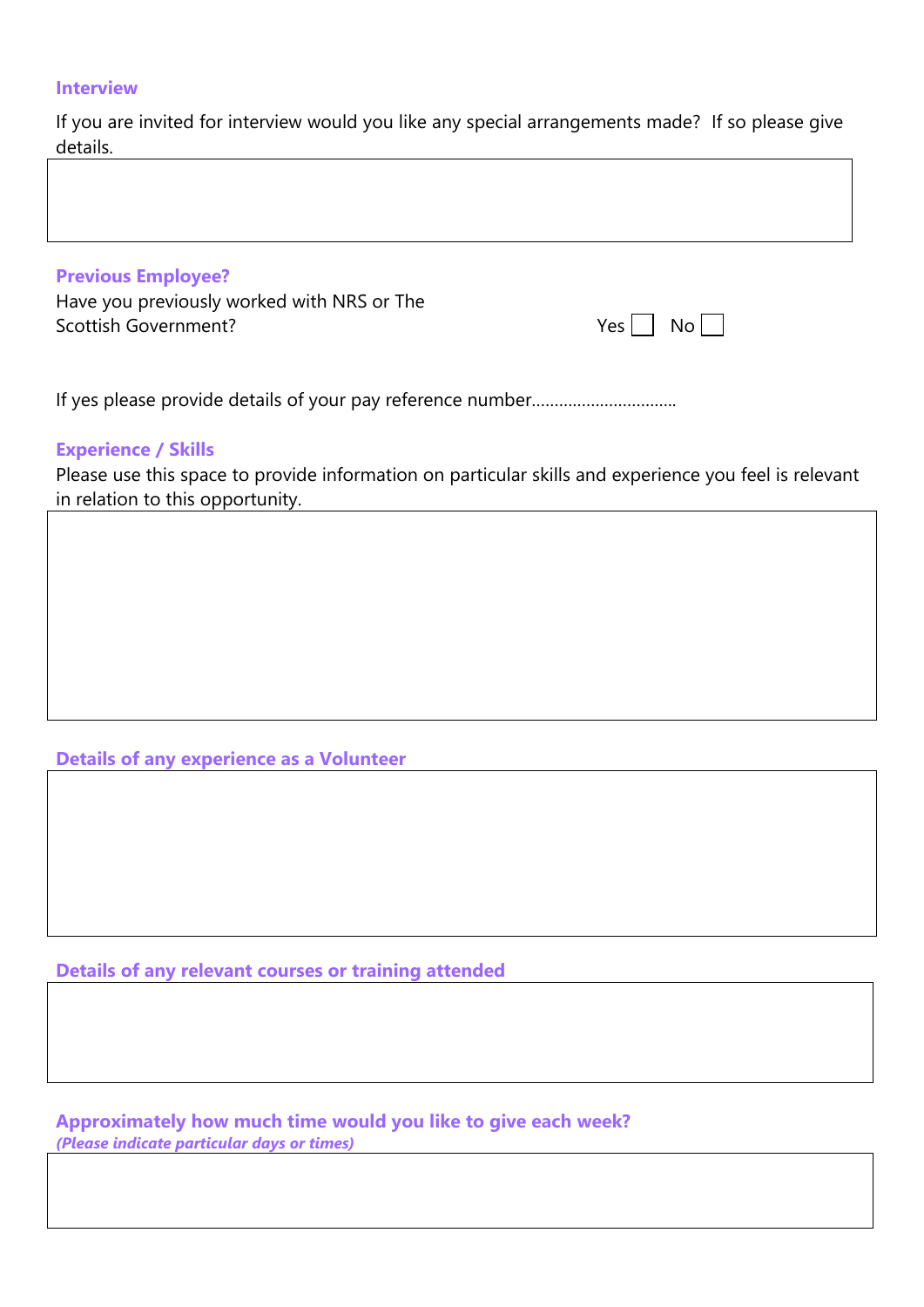## **Referees**

*Please give two independent referees who would be willing to supply a character reference (these must not be family members)*

| Name:           | Name:           |
|-----------------|-----------------|
| Address:        | Address:        |
|                 |                 |
|                 |                 |
| Tel No:         | Tel No:         |
| E-mail address: | E-mail address: |
|                 |                 |

## **Declaration**

I declare that the information I have given in support of my application is, to the best of my knowledge and belief, true and complete. I understand that if it is subsequently discovered that any statement is false or misleading, or that I have withheld relevant information, my application may be disqualified or, if I have already been provided with an opportunity, this may be withdrawn. By submitting this application, I understand I am giving consent for the National Records of Scotland to obtain the information as outlined in the further information sheet.

| Signed: | Date: |
|---------|-------|